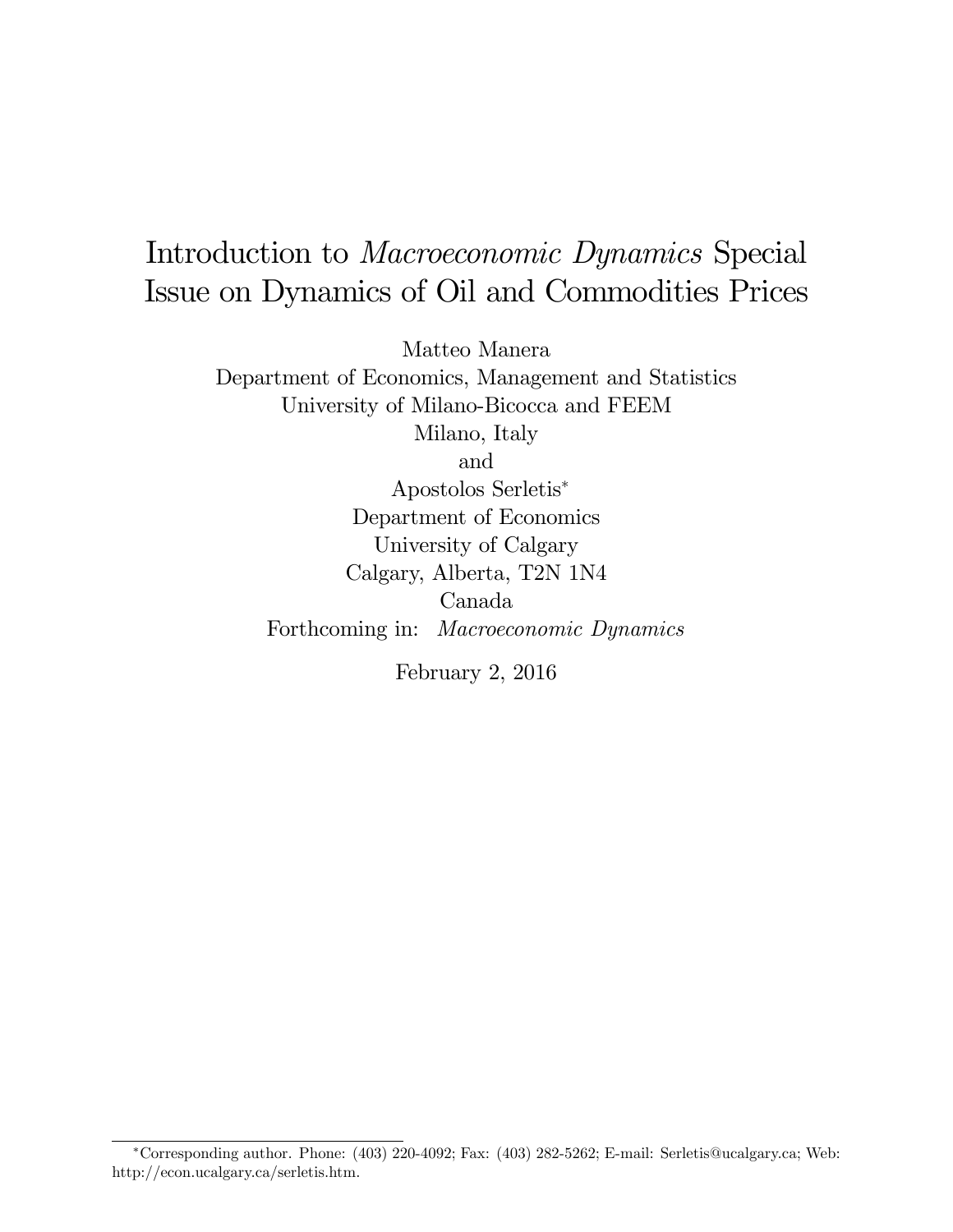### Abstract

This special issue of Macroeconomic Dynamics presents a timely and fresh body of highquality research on the complexity and evolution of the international oil markets, the dynamics of the price of oil, and the financialization and the interconnections of oil, energy, and non-energy commodity markets.

 $JEL$  classification: C32, E32, G31, Q43.

Keywords: Oil price shocks, Macroeconomic fluctuations, Oil price forecasting, Commodities prices, Uncertainty.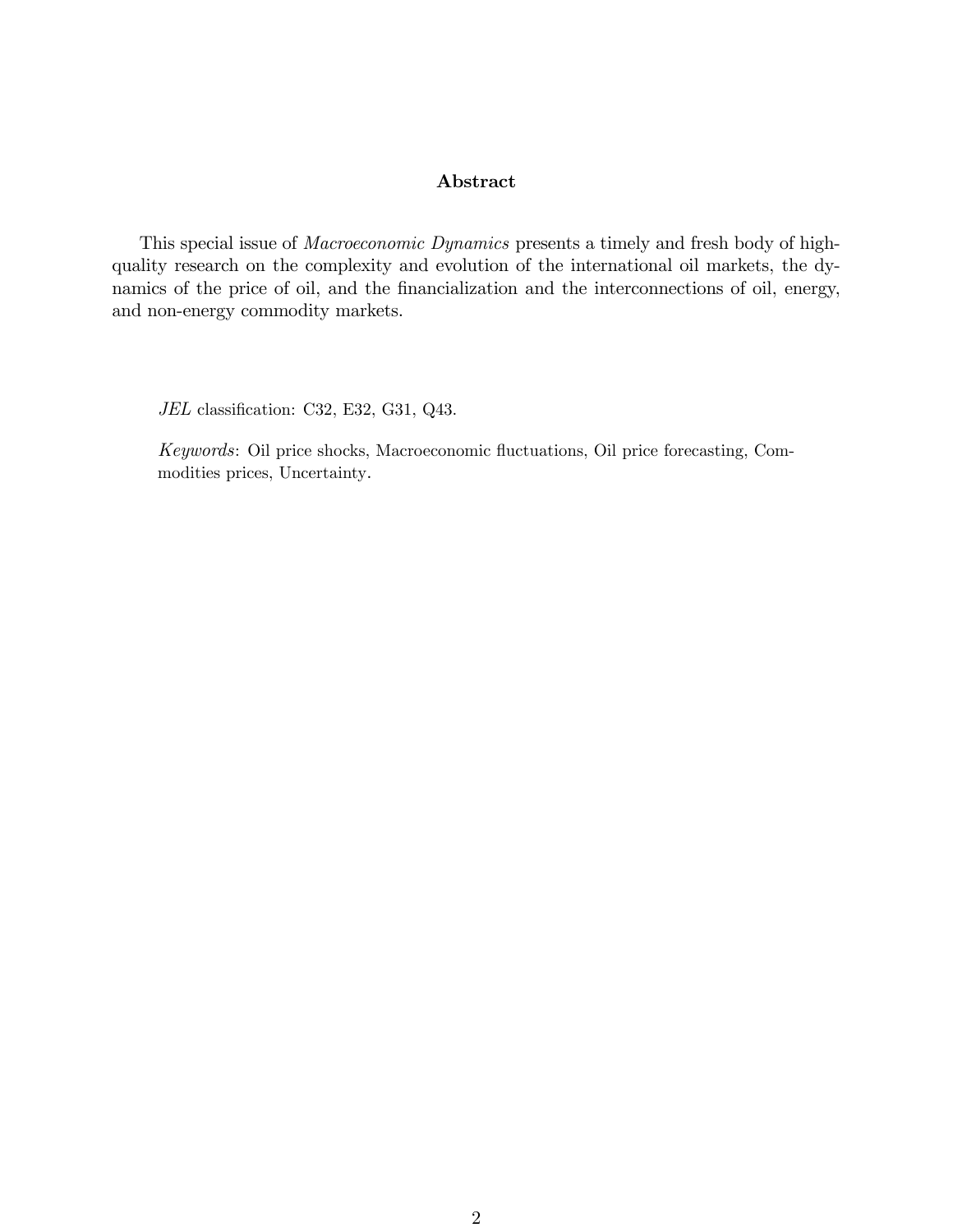#### Table of Contents

#### Dynamics of Oil and Commodities Prices

Guest Editors: Matteo Manera and Apostolos Serletis

- Manera, Matteo and Apostolos Serletis. "Introduction to Dynamics of Oil and Commodities Prices"
- Dimitropoulos, Dimitri and Adonis Yatchew. "Discerning Trends in Commodity Prices"
- Herrera, Ana María. "Oil Price Shocks, Inventories and Macroeconomic Dynamics"
- Elder, John. "Oil Price Volatility: Industrial Production and Special Aggregates"
- Stuermer, Martin. "150 Years of Boom and Bust: What Drives Mineral Commodity Prices?"
- Bastianin, Andrea and Matteo Manera. "How does Stock Market Volatility React to Oil Shocks?"
- Chang, Dongfeng and Apostolos Serletis. "Oil, Uncertainty, and Gasoline Prices"
- Baumeister, Christiane, Lutz Kilian, and Xiaoqing Zhou. "Are Product Spreads Useful for Forecasting Oil Prices? An Empirical Evaluation of the Verleger Hypothesis"
- Bernard, Jean-Thomas, Lynda Khalaf, Maral Kichian, and Clement Yelou. "Oil Price Forecasts for the Long-Term: Expert Outlooks, Models, or Both?"
- Gruber, Joseph W. and Robert J. Vigfusson. "Interest Rates and the Volatility and Correlation of Commodity Pricesî
- Serletis, Apostolos and Libo Xu. "The Zero Lower Bound and Crude Oil and Financial Markets Spillovers"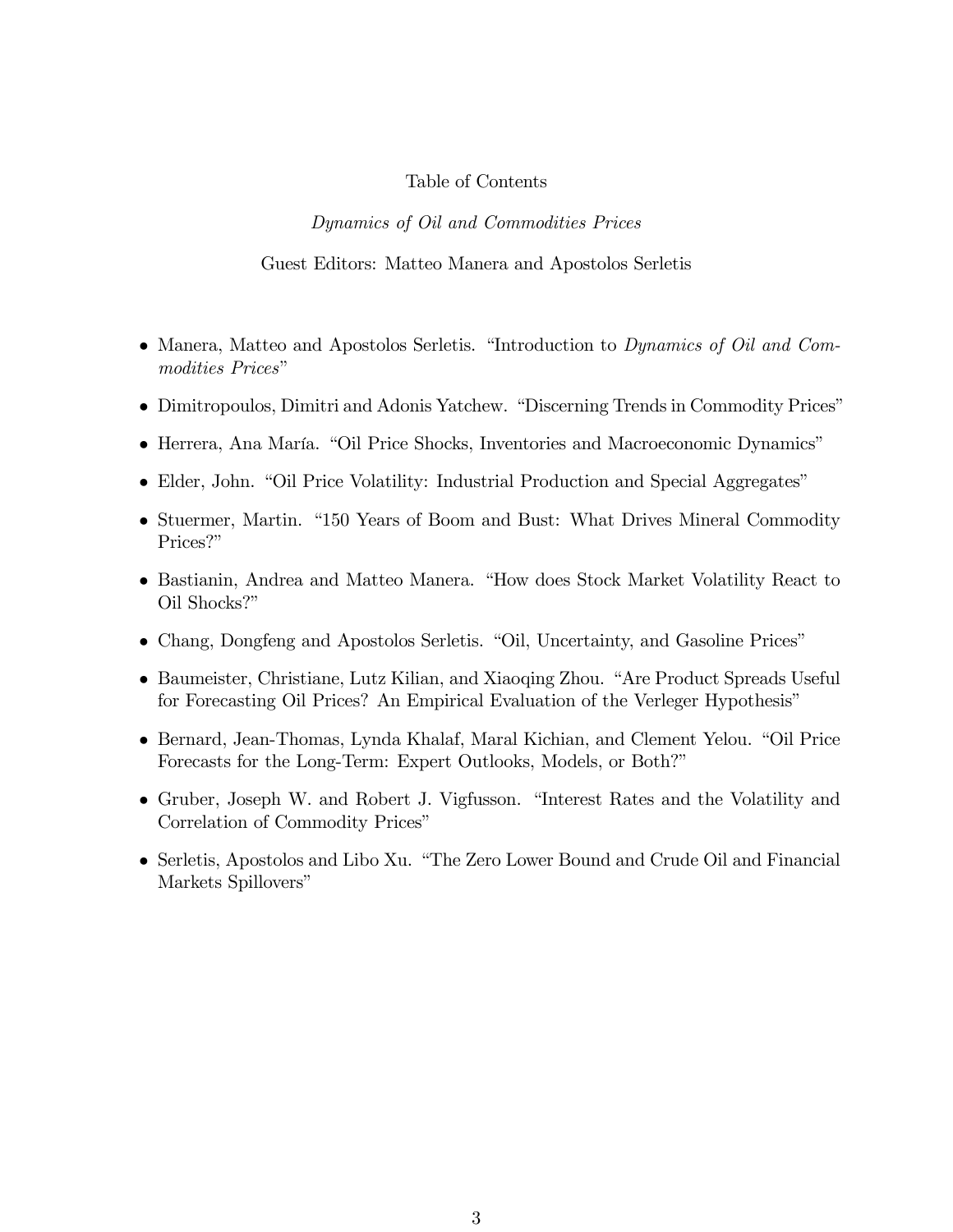This special issue of *Macroeconomic Dynamics* presents a timely and fresh body of highquality research on the complexity and evolution of the international oil markets, the dynamics of the price of oil, and the financialization and the interconnections of oil, energy, and non-energy commodity markets.

With major changes in the global energy scene in the aftermath of the global financial crisis and the changing energy and climate debate, there is great interest worldwide in the determinants of oil prices, as well as in the relationship between the price of oil, the level of economic activity, the prices of oil products, the prices of non-energy commodities, and the role played by financial speculation. Among academics and applied professional economists, a high demand for qualified research is clearly perceived on a number of topics, which are of current debate in the literature.

An example of those major issues is the relationship between economic activity and oil prices. Although many empirical contributions suggest that this link is asymmetric, recent studies that use new methodologies to test for asymmetries have cast some doubts on that premise. Should those Öndings be conÖrmed by further research, important implications for the typical channels of transmission of oil price shocks would follow.

Not only are asymmetries likely to characterize the link between economic activity and oil prices, but also they are often employed to offer more accurate descriptions of the pricing relationships between crude oil and refined products. In this respect, the effects of volatility in oil prices on the degree of asymmetry in the response of product prices to increases or decreases in oil prices are particularly important.

The price of crude oil has traditionally been treated as exogenous with respect to macroeconomic aggregates. However, in recent years, the consensus view is that the macroeconomy and the oil and stock markets react to the same factors, such as global demand. Moreover, studies of the impact of oil shocks on real and financial variables have generally failed to distinguish the causes underlying oil price increases. Recent research has linked both the Önancial and the macroeconomic literature on oil shocks. Relying on previous work by Lutz Kilian on different definitions of oil shocks (i.e. aggregate demand, oil-supply, and oil-demand shocks), this literature relates oil shocks to stock market volatility. Volatility is shown to respond significantly to oil price shocks caused by sudden changes in aggregate demand, while the impact of shocks specific to the oil market is negligible.

Expectations should always be considered among the determinants of the dynamics of oil prices. Actually, there is a sizeable empirical literature on the effect of the crude oil status report issued by the Energy Information Administration in the United States on the dynamics of spot and futures prices of crude oil, while there is little empirical evidence on the effect of the oil status report on options markets.

Another important body of research deals with oil price forecasting. Notwithstanding a resurgence in research on out-of-sample forecasts of the price of oil in recent years, there is one important approach to forecasting the real price of oil which has not been studied systematically to date. This approach is based on the premise that demand for crude oil derives from the demand for refined products such as gasoline or heating oil. Oil industry and financial analysts widely believe that there is predictive power in the product spreads, defined as the difference between suitably weighted refined product market prices and the price of crude oil. Research should be carried out to verify this proposition.

The identification and discernment of the forces that shape oil and commodities prices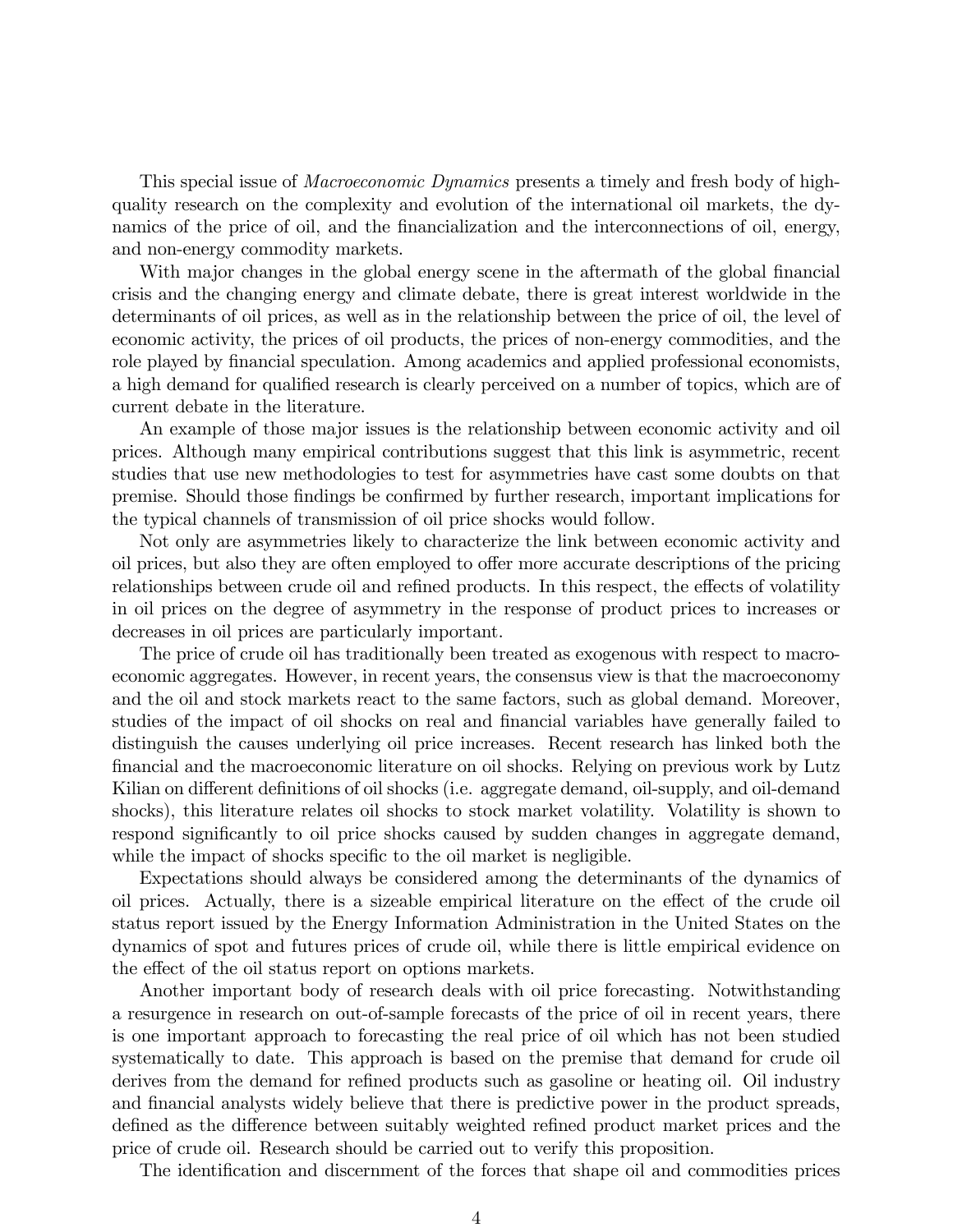requires thoughtful empirical work and intelligent use of econometric tools. This special issue of Macroeconomic Dynamics contains much of each. Even a casual reading of the papers in this issue will bear considerable benefit for the reader. A careful reading will yield many valuable insights. In what follows, we briefly describe the papers.

The first paper by Dimitri Dimitropoulos and Adonis Yatchew, "Discerning Trends in Commodity Prices," follows a large literature that builds on the Hotelling (1931) seminal paper and emphasizes the use of data-driven techniques to discern trends in commodity prices. The objective is to explore the relationship between the prices of non-renewable resources and time trend effects and to propose models for commodity prices where trend effects are incorporated nonparametrically and macroeconomic variables enter parametrically. The authors analyze data on 11 commodities  $-3$  hydrocarbons (oil, natural gas, and coal) and 8 metals (copper, nickel, zinc, iron, tin, silver, lead, and aluminium)  $-$  for the period from 1901 to 2014. They reject quadratic specifications of price trends for all commodities, except zinc, and conclude that joint semiparametric estimation with common trends across equations may lead to further fruitful results.

The second paper by Ana María Herrera, "Oil Price Shocks, Inventories and Macroeconomic Dynamics," investigates the time delay in the response of U.S. economic activity to oil price shocks. The analysis is conducted at the aggregate as well as disaggregate level, using quarterly data (from 1959 to 2000) comprising three manufacturing aggregates (total manufacturing, durables, and nondurables), nineteen 2-digit SIC industries, and two 3-digit SIC sectors (motor vehicles and other transportation equipment). The paper documents the pattern of responses of the economy using nonlinear vector autoregressive (VAR) models, and finds that the industry-level output reacts to oil price shocks earlier than the aggregate output, that significant declines in production occur in industries that are energy intensive, and that the motor vehicle industry experiences fast and largest declines in its output. It also shows that the responses in the VAR model are consistent with the profit maximizing rational behavior of firms driven by a linear-quadratic inventory model.

The third paper by John Elder, "Oil Price Volatility: Industrial Production and Special Aggregates," adds to a large literature that shows that volatility in oil prices has negative effects on the level of economic activity in several countries. The empirical model used is based on a structural VAR model that is modified to accommodate multivariate GARCH-in-Mean errors, as detailed in Elder (2004) and Elder and Serletis (2010). The paper investigates the effect of oil price volatility on disaggregated measures of industrial production, known as special aggregates. Results are reported for three categories of special aggregates: indexes for industrial production excluding two major industries (technology and motor vehicles), energy related special aggregates, and non-energy related special aggregates. The results indicate that oil price volatility negatively affects a broad range of non-energy related market groups, including markets groups by user, which are consumer goods and business equipment, as well as motor vehicles and parts.

The fourth paper by Martin Stuermer, "150 Years of Boom and Bust: What Drives Mineral Commodity Prices?î presents a new data set on annual prices and production for four mineral commodities  $\sim$  copper, lead, tin, and zinc  $\sim$  dating back to 1840, and provides long-run evidence on the dynamic effects of supply and demand shocks on commodity prices. In doing so, the paper uses a new identification scheme for disentangling demand and supply shocks in mineral commodity markets that differs from the type of short-run or sign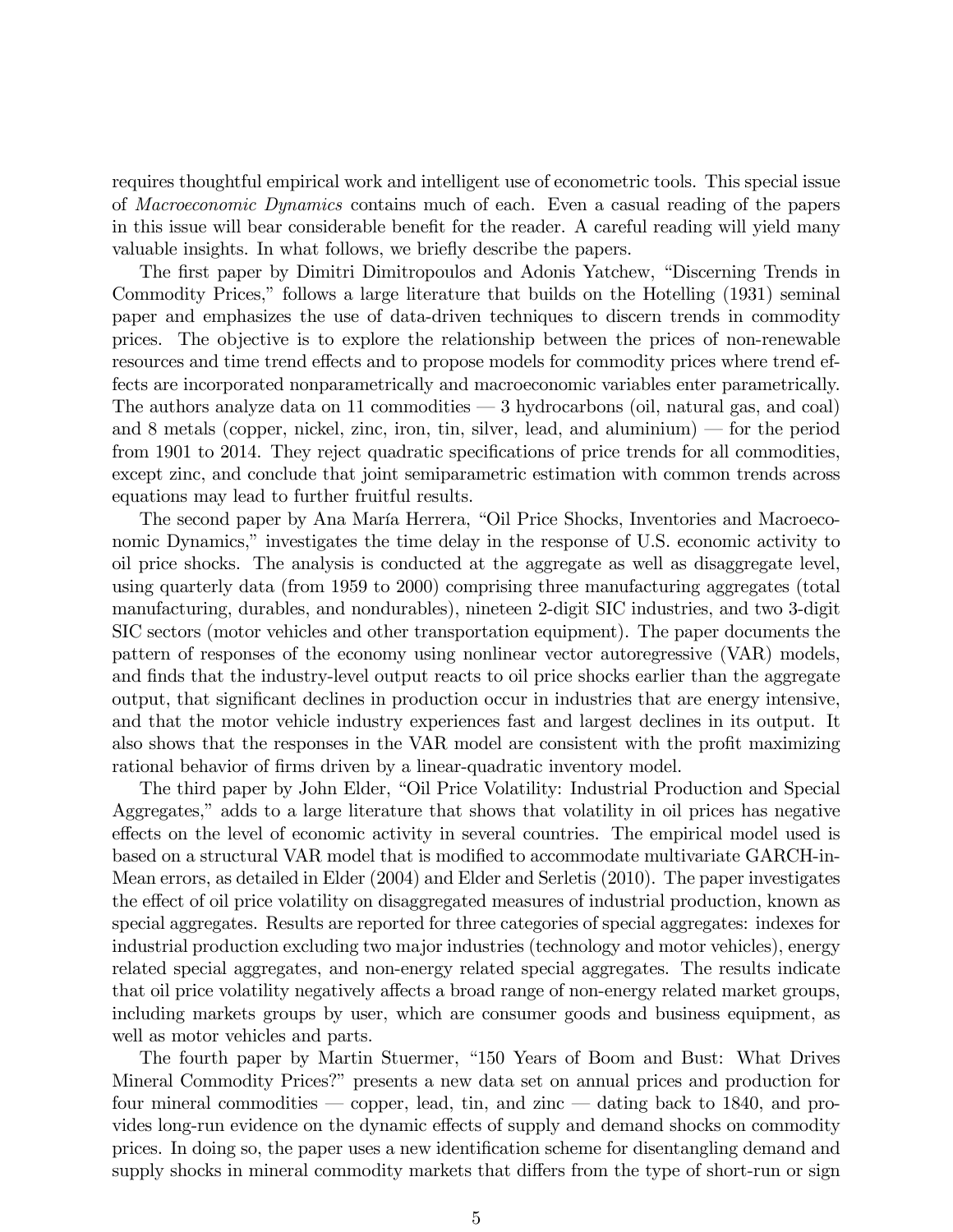restrictions commonly used in the related literature, which has primarily focused on crude oil. It is found that even historically much of the variation in mineral commodity prices was driven by aggregate demand shifts and very little by supply shocks, consistent with evidence from quarterly and monthly data for crude oil and other industrial commodities in recent decades.

The fifth paper by Andrea Bastianin and Matteo Manera, "How Does Stock Market Volatility React to Oil Price Shocks?" estimates the global crude oil market model of Kilian (2009) and investigates the impact of oil price shocks on stock market volatility in the United States. It jointly analyzes three different structural oil market shocks and stock market volatility using a structural VAR model. Identification is achieved by assuming that the price of crude oil reacts to stock market volatility with delay, implying that innovations to the price of crude oil are not strictly exogenous, but predetermined with respect to the stock market. It is shown that stock market volatility responds significantly to oil price shocks caused by unexpected changes in aggregate demand and oil-specific demand, while the impact of supply-side shocks is negligible.

The next paper by Dongfeng Chang and Apostolos Serletis, "Oil, Uncertainty, and Gasoline Prices," investigates the relationship between crude oil and gasoline prices, and also examines the effect of oil price uncertainty on gasoline prices. The empirical models used are the multivariate GARCH-in-Mean model of Elder and Serletis (2010), a bivariate GARCHin-Mean VAR with a BEKK variance specification, and the structural VAR model of Kilian and Vigfusson (2011). The authors use monthly data for the United States, over the period from January 1976 to September 2014, and find that there is an asymmetric relationship between crude oil and gasoline prices, and that oil price uncertainty has a positive effect on gasoline price changes. The results are robust to alternative model specifications and alternative measures of the price of oil.

The paper by Christiane Baumeister, Lutz Kilian, and Xiaoqing Zhou, "Are Product Spreads Useful for Forecasting Oil Prices? An Empirical Evaluation of the Verleger Hypothesis," explores the role of refined product spreads in monthly out-of-sample forecasting of (real) oil prices. This is because some industry analysts, notably Philip K. Verleger, contend that such spreads have predictive power for spot oil prices. The authors thoroughly consider a range of models where product spreads could be useful for forecasting oil prices and determine that the most accurate model is a time-varying parameter model of gasoline and heating oil spot price spreads that allows for structural change in product markets. This model improves on previous models particularly at longer horizons (between one and two years) in that it beats the no-change forecast.

The paper by Jean-Thomas Bernard, Lynda Khalaf, Maral Kichian, and Clement Yelou, "Oil Price Forecasts for the Long-Term: Expert Outlooks, Models or Both?" adds to the growing literature on forecasting the real price of oil. In contrast to the existing literature on oil price forecasting that is mainly concerned with short-term forecasts at monthly and quarterly frequency for horizons up to two years, this paper focuses on long-run annual expert forecasts produced at the Energy Information Administration (EIA). The focus is on how good the EIA forecasts are, how they compare to a range of alternative annual time series forecasting models that have not been examined to date, and whether pooling these forecasts helps. The conclusion is that it is possible to improve upon the benchmark random walk model, but only at the very short and at the longer ends of the forecast horizons.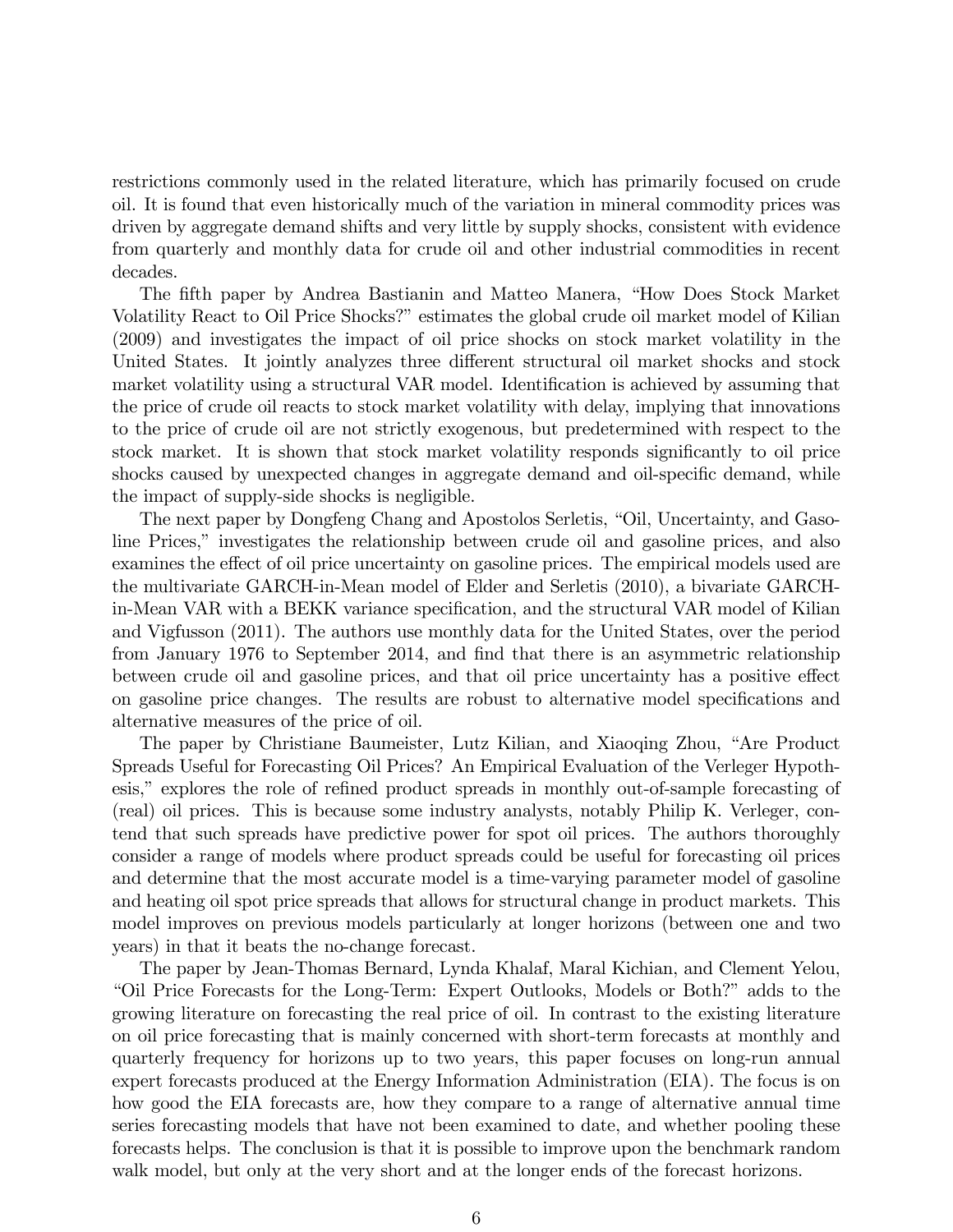The paper by Joseph Gruber and Robert Vigfusson, "Interest Rates and the Volatility and Correlation of Commodity Prices," proposes an explanation for the observed increase in the correlation of several commodity prices in the decade ending in 2012. In contrast to theories that rely on the increased influence of financial speculators, it examines the effect of interest rates on the volatility and correlation of commodity prices via a panel GARCH model. In theory, lower interest rates decrease the volatility of prices, as lower inventory costs promote the smoothing of transient shocks, and can increase price correlation if common shocks are more persistent than idiosyncratic shocks. Empirically, the paper finds that price volatility attributable to transitory shocks declines with interest rates, while, particularly for metals prices, price correlation increases as interest rates decline.

The last paper by Apostolos Serletis and Libo Xu, "The Zero Lower Bound and Crude Oil and Financial Markets Spillovers,î investigates mean and volatility spillovers between the crude oil market and three financial markets  $-$  the debt, stock, and foreign exchange markets. The empirical model used is a four-variable VARMA-GARCH model with a BEKK representation, expanded to incorporate a structural break in the coefficients to investigate the possible effects of monetary policy at the zero lower bound. The authors find that the crude oil market and the Önancial markets are tightly interconnected, and that monetary policy at the zero lower bound has strengthened their linkages.